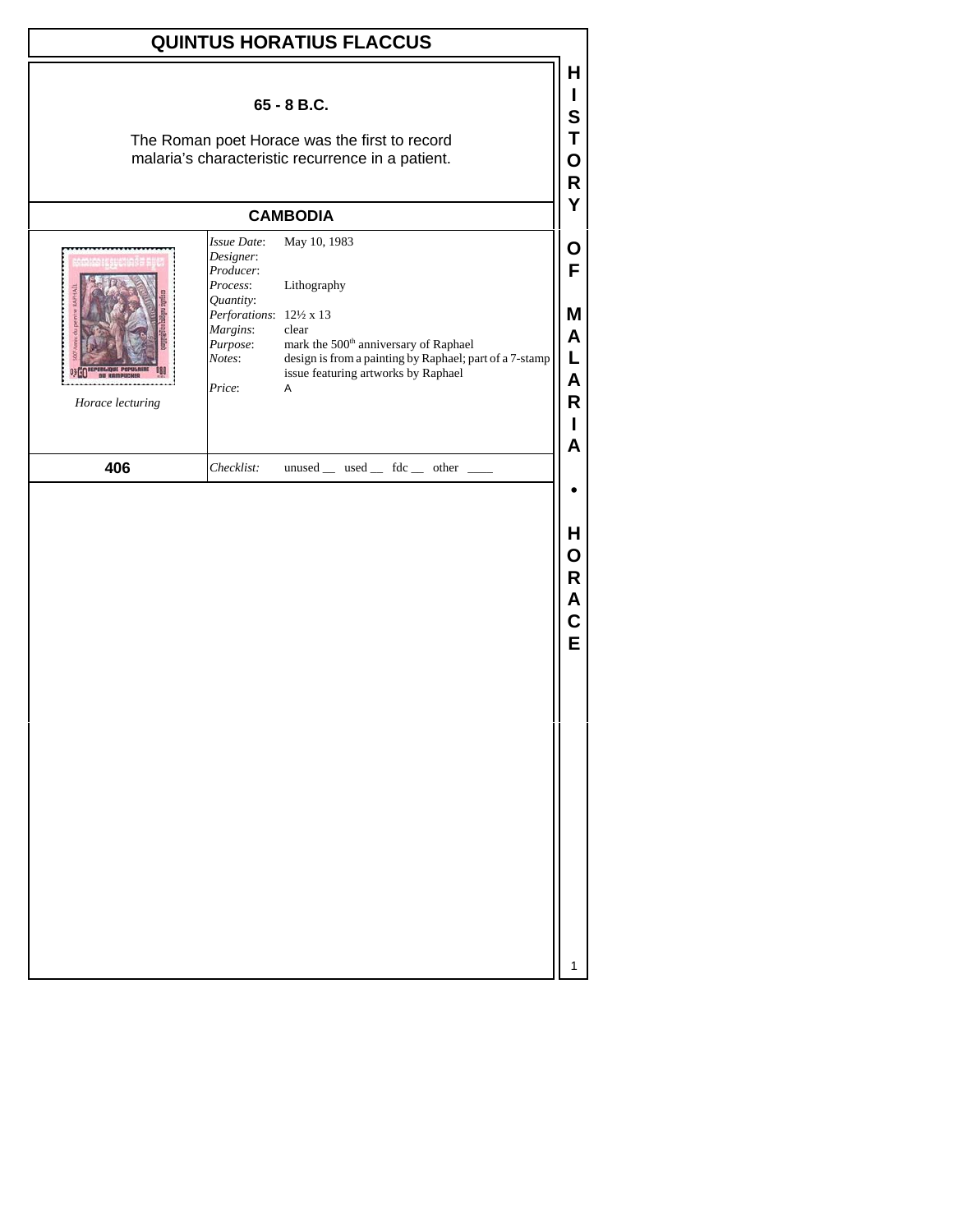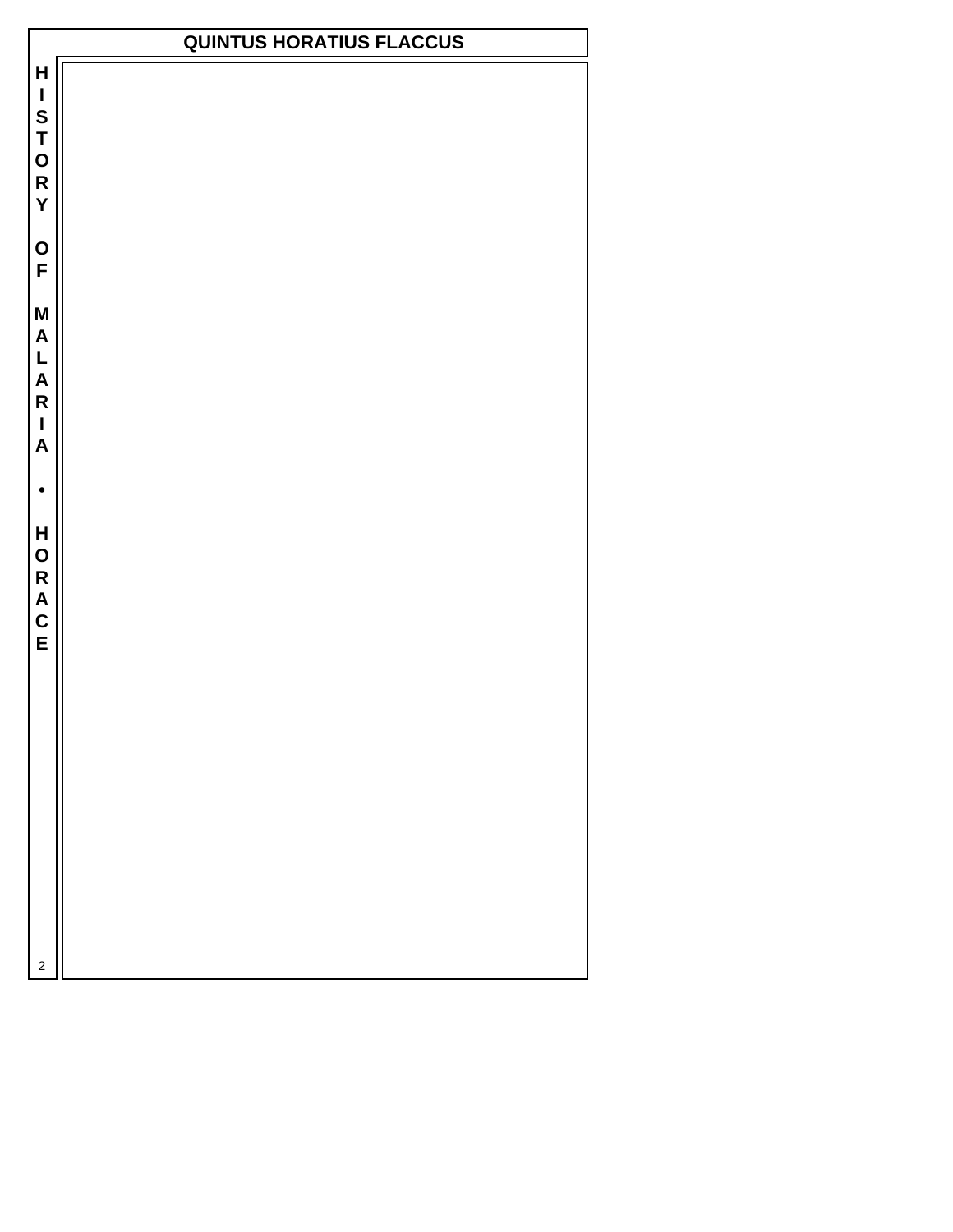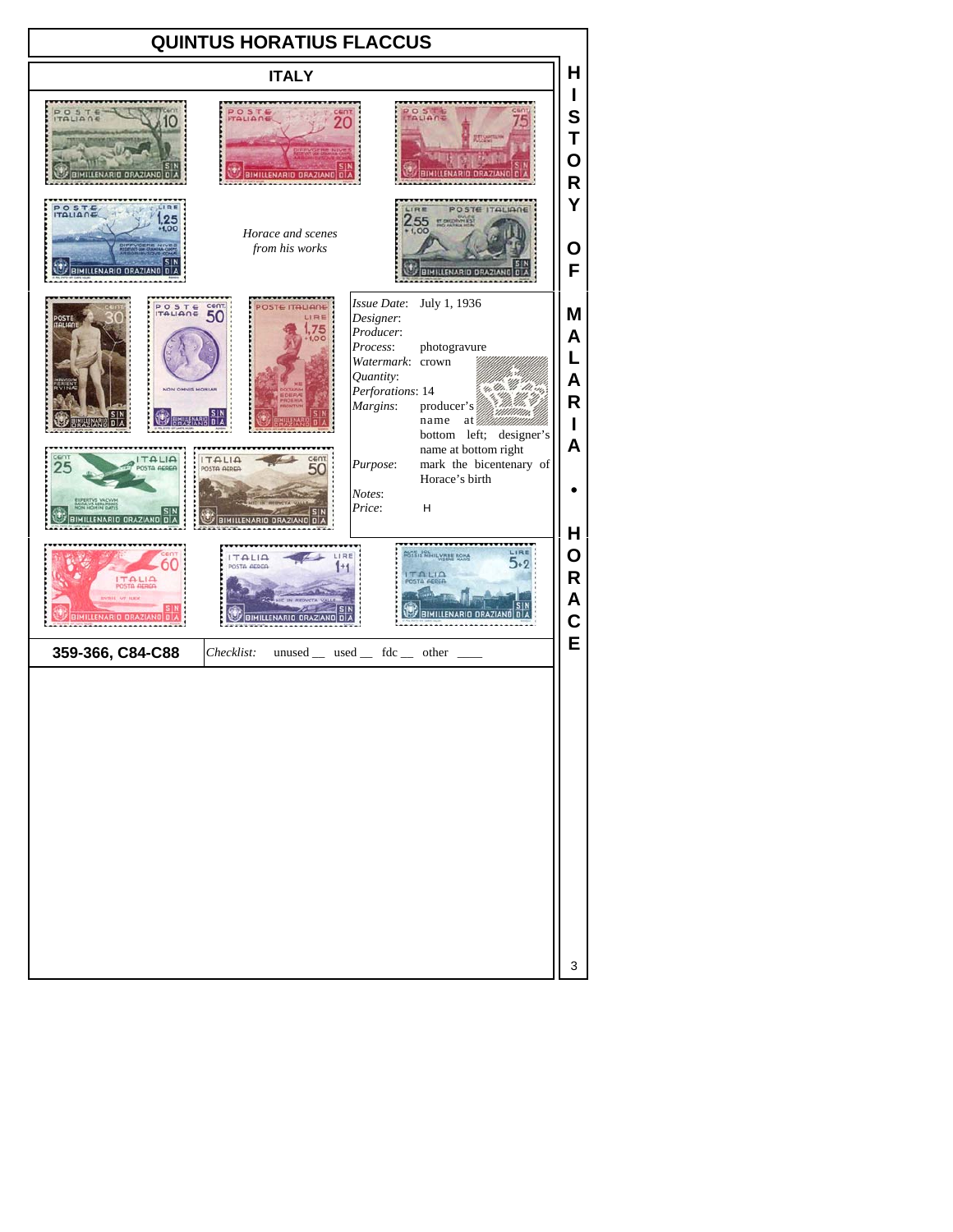$\mathsf{H}$  $\mathbf{I}$ S<br>T<br>O<br>R Y O<br>F M  $\mathsf{A}$  $L$ <br>A  $\overline{\mathsf{R}}$  $\overline{1}$  $\overline{\mathsf{A}}$  $\bullet$ HORACE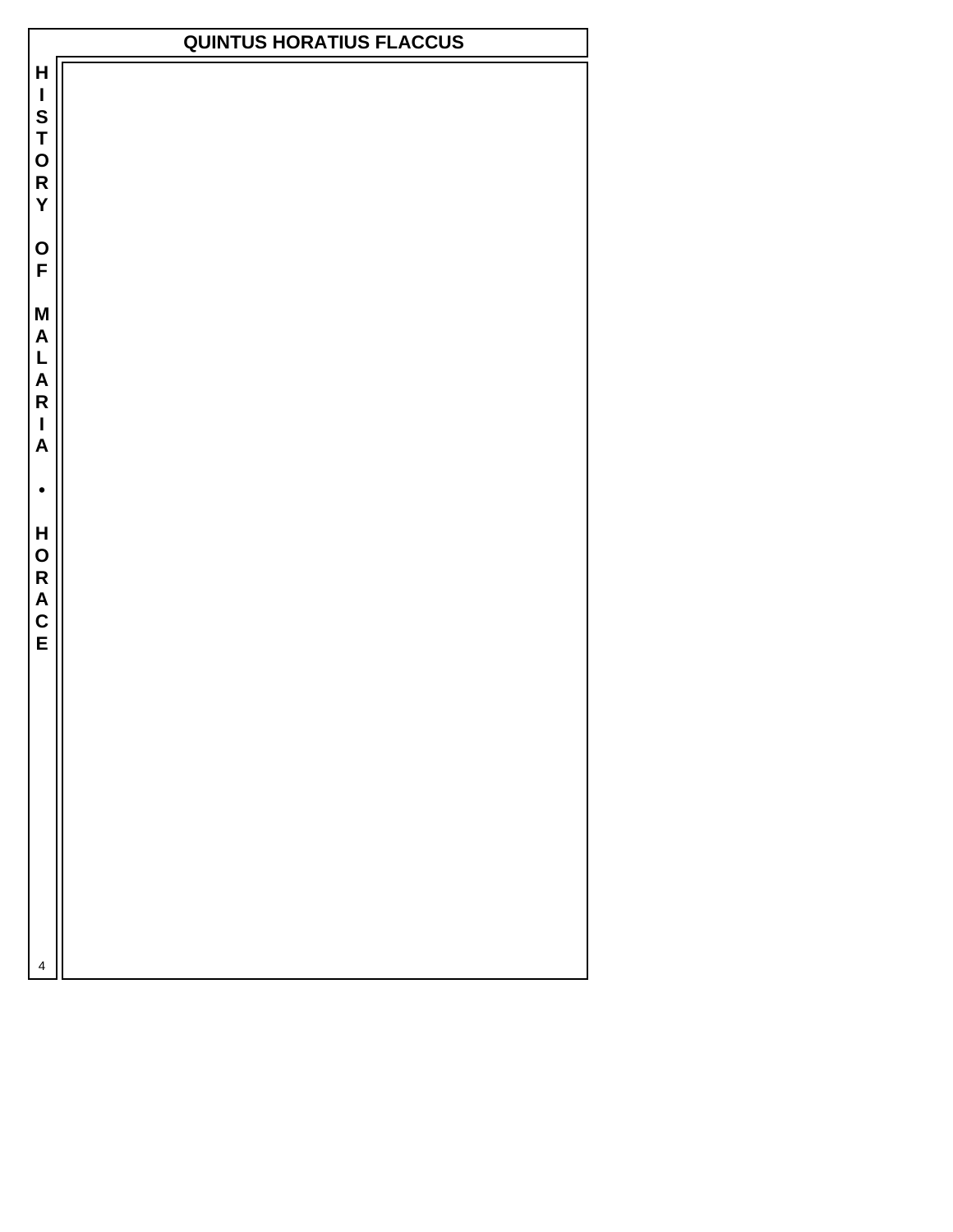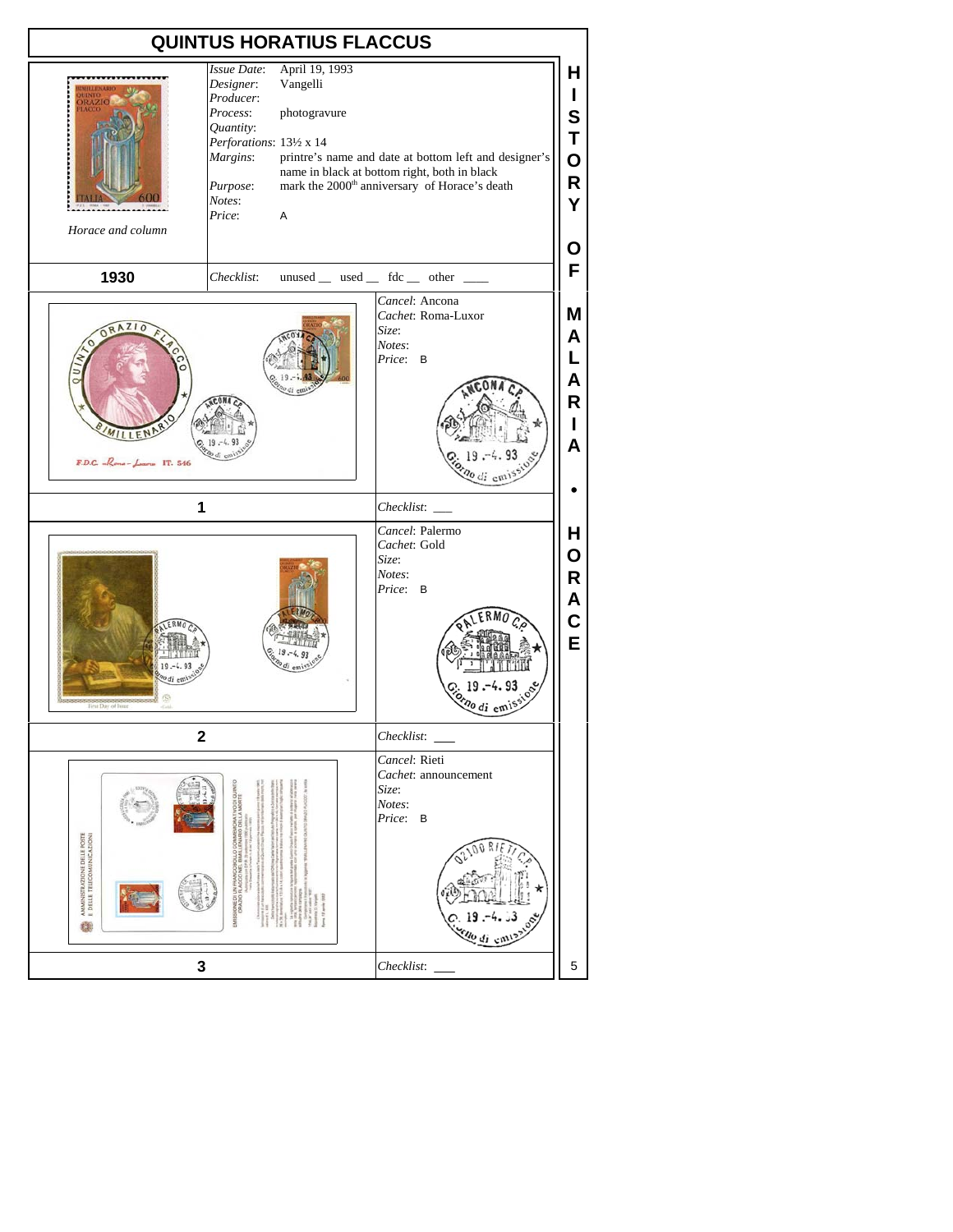$\mathsf{H}$  $\mathbf{I}$ S<br>T<br>O<br>R Y O<br>F M  $\mathsf{A}$  $L$ <br>A  $\overline{\mathsf{R}}$  $\overline{1}$  $\overline{\mathsf{A}}$  $\bullet$ HORACE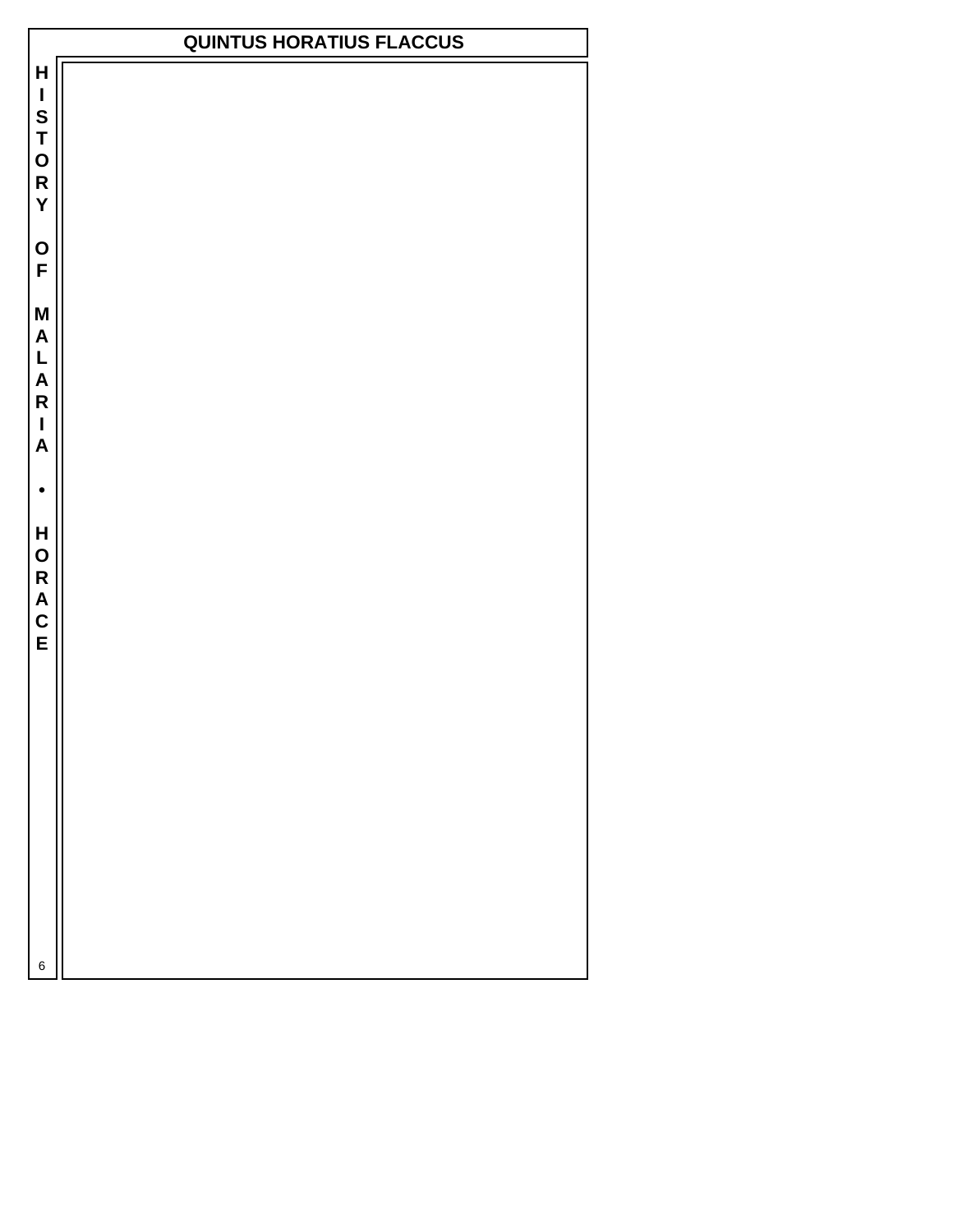|                                                            |                                                                                                                                   | <b>QUINTUS HORATIUS FLACCUS</b>                                     |                                                                                                                       |                                                               |
|------------------------------------------------------------|-----------------------------------------------------------------------------------------------------------------------------------|---------------------------------------------------------------------|-----------------------------------------------------------------------------------------------------------------------|---------------------------------------------------------------|
|                                                            |                                                                                                                                   | <b>ROMANIA</b>                                                      |                                                                                                                       | Н                                                             |
| Horace                                                     | Issue Date:<br>Designer:<br>Producer:<br>Process:<br>Quantity:<br>Perforations: 131/2<br>Margins:<br>Purpose:<br>Notes:<br>Price: | May 10, 1965<br>photogravure<br>honor Horace as a great writer<br>Α | from a 6-stamp issue featuring writers                                                                                | T<br>S<br>Τ<br>Ο<br>R<br>Y<br>О<br>F                          |
| 1742                                                       | Checklist:                                                                                                                        |                                                                     | unused _ used _ fdc _ other _                                                                                         |                                                               |
| ANIVERSÄRI CULTURALE - 1965<br><b>FIRST DAY COVER</b><br>1 |                                                                                                                                   |                                                                     | Cancel: Bucharest<br>Cachet: post office<br>Size:<br>Notes: with added values from<br>issue<br>Price: B<br>Checklist: | Μ<br>A<br>L<br>A<br>R<br>T<br>A<br>H<br>O<br>R<br>Α<br>C<br>E |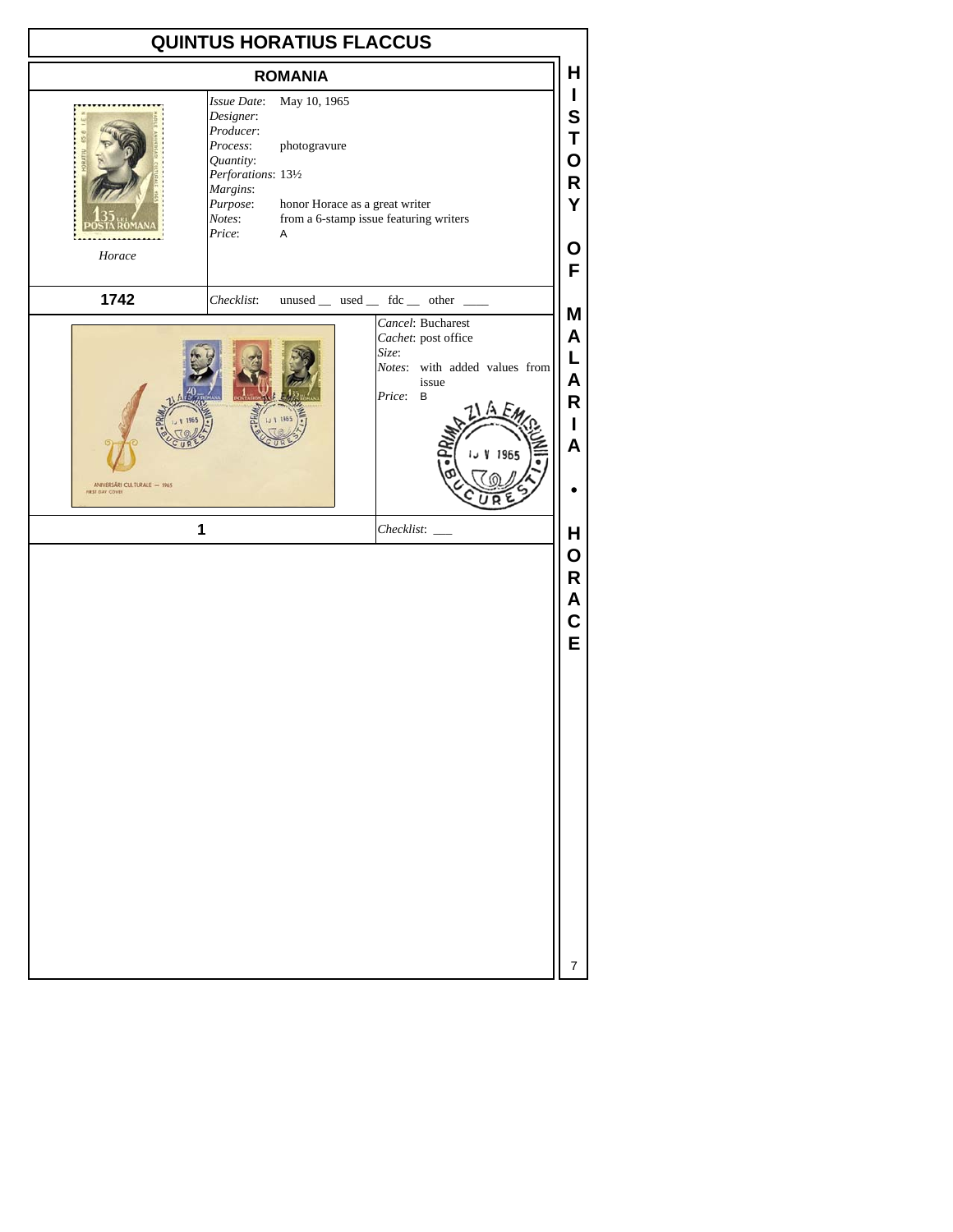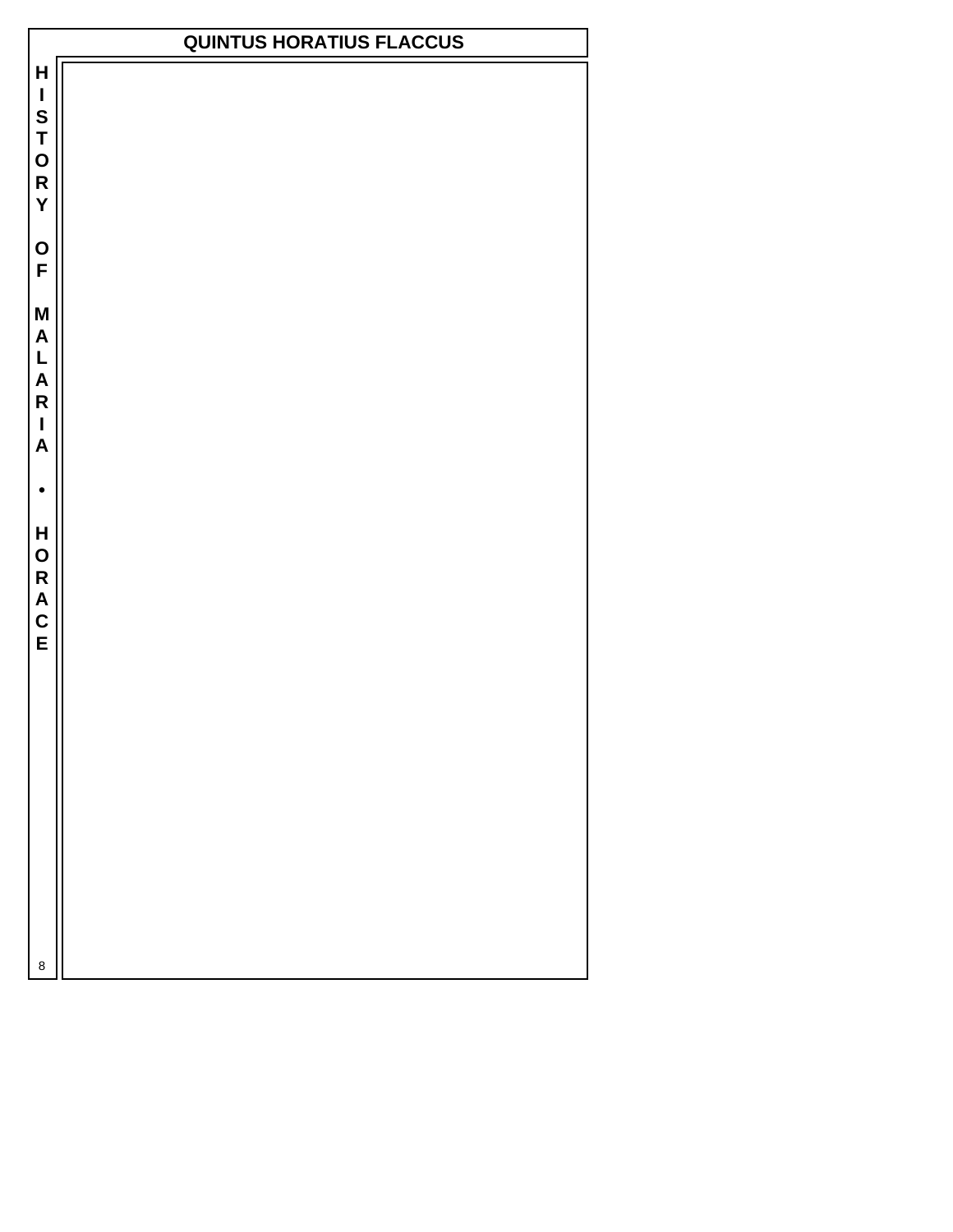| н<br><b>SAN MARINO</b><br>L<br>September 17, 1993<br>Issue Date:<br>Designer:<br>S<br>Producer:<br>Τ<br>Process:<br>lithography<br>Quantity:<br>O<br>Perforations: 131/2 x 14<br>R<br>Margins:<br>date at bottom left and printer's name at bottom right,<br>both in black<br>Y<br>Purpose:<br>honor Hoarce<br>Notes:<br>from a 4-stamp issue featuring famous men<br>Price:<br>Α<br>Ο<br>Horace (stylized)<br>F<br>1287<br>Checklist:<br>$unused$ __ used __ fdc __ other __<br>Μ<br>Cancel: San Marino<br>Cachet: post office<br>A<br><b>HORATIVS</b><br><b>GOLDONI</b><br><b>TEVERDI</b><br>Size:<br>L<br>Notes: with added values from<br>issue<br>Α<br>Price: C<br>540<br>R<br>L<br>A<br><sup>i</sup> azioni d<br>1<br>н<br>О<br>R<br>A<br>C<br>E | <b>QUINTUS HORATIUS FLACCUS</b> |  |  |  |  |
|--------------------------------------------------------------------------------------------------------------------------------------------------------------------------------------------------------------------------------------------------------------------------------------------------------------------------------------------------------------------------------------------------------------------------------------------------------------------------------------------------------------------------------------------------------------------------------------------------------------------------------------------------------------------------------------------------------------------------------------------------------|---------------------------------|--|--|--|--|
|                                                                                                                                                                                                                                                                                                                                                                                                                                                                                                                                                                                                                                                                                                                                                        |                                 |  |  |  |  |
|                                                                                                                                                                                                                                                                                                                                                                                                                                                                                                                                                                                                                                                                                                                                                        |                                 |  |  |  |  |
|                                                                                                                                                                                                                                                                                                                                                                                                                                                                                                                                                                                                                                                                                                                                                        |                                 |  |  |  |  |
|                                                                                                                                                                                                                                                                                                                                                                                                                                                                                                                                                                                                                                                                                                                                                        |                                 |  |  |  |  |